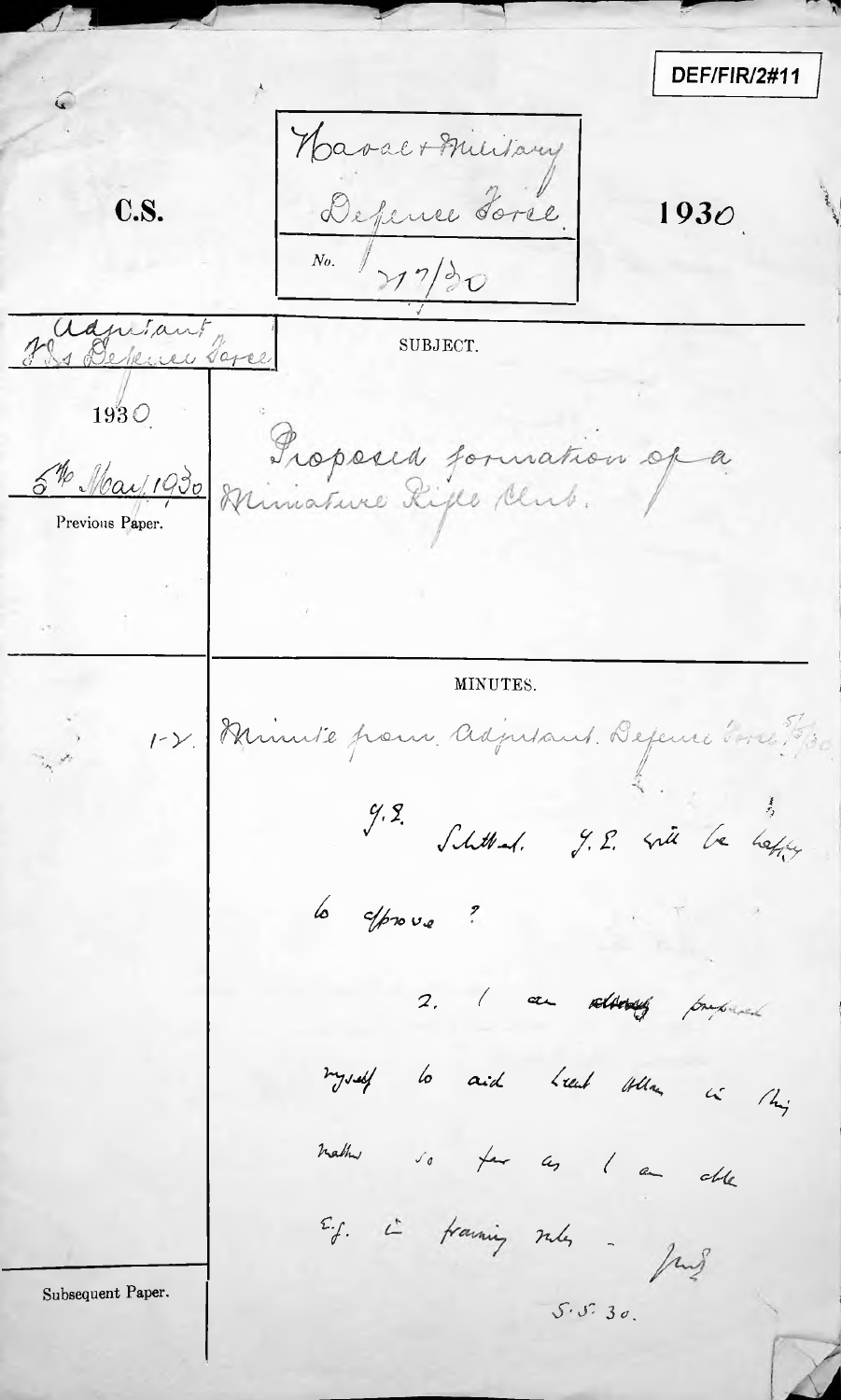$H_{m}, C.5$ offermed. I think it is an excessent iden. De mil be mura appreciative 8 Jan tale an interest in it. 54ms seme for lis remarks. Ponguin in sur  $\cos \theta$  (20) Of  $\theta$ O.C. Office Fre. accordings, pleases, Julian  $6.5.30.$ bor led. Ley. I concur at is an excellent idea. This will keep the men in good practice for chosters, JetM. 7.5.30.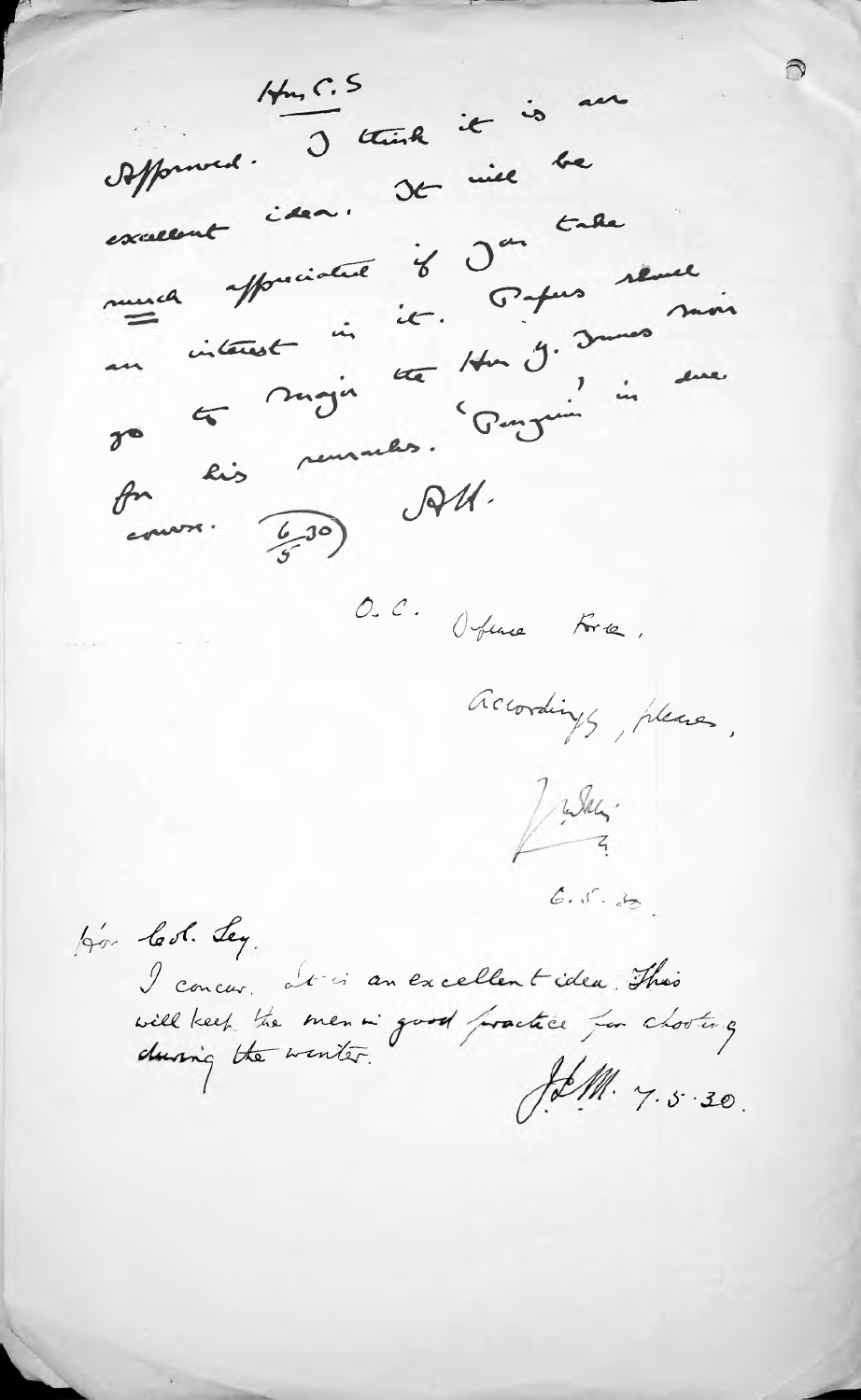$0.8.0.$  No.  $2/2/30$ 

Inside Minute Paper.

O. P. Impire Fre.

The bighauch will no doubt

wil 6 vill-dans le Cedjicate

al account annual to his letter

I stall be heldy at any thing lo collatorate culturale the total

i le francoj of mes en if he will come to re mo.

Jules

An lool Jay 8.530. I The adjutant has withdrawn testificate. "Thank you for offer of help of which we shall gladly avail ouselves.

Ogli 12 po

 $\frac{6}{11}.12.5.36$  $\frac{1}{\sqrt{2\pi}}$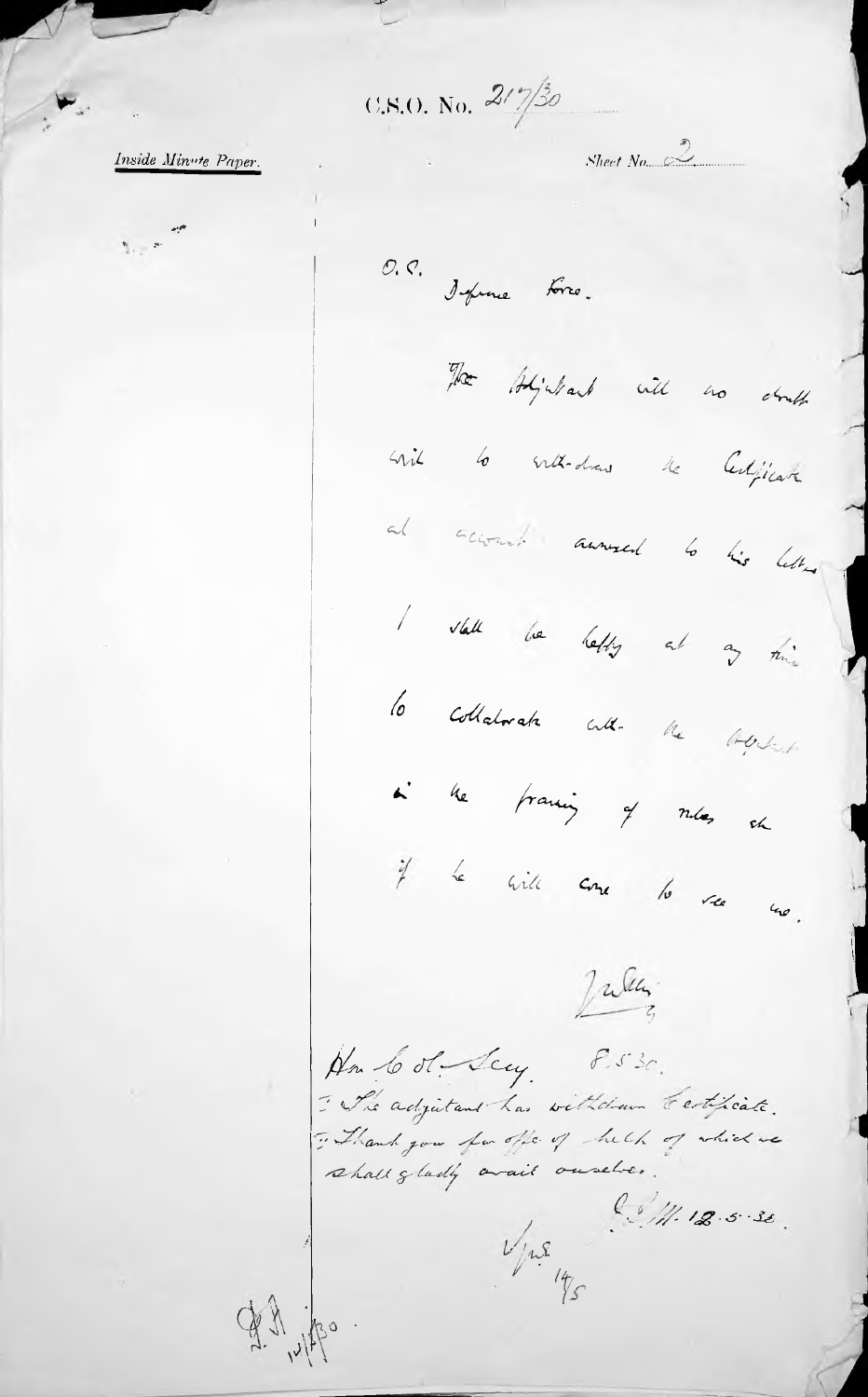fetter to Crown agents of 27/5/39

 $\circled{3}$ Ruffeg

 $4.$ 

Letter from Crown Agents of 1/8/39.

Adjustment Definee Ince Referred please.

 $\frac{1}{2}$ 

 $A \n C \n J \n d\omega$ .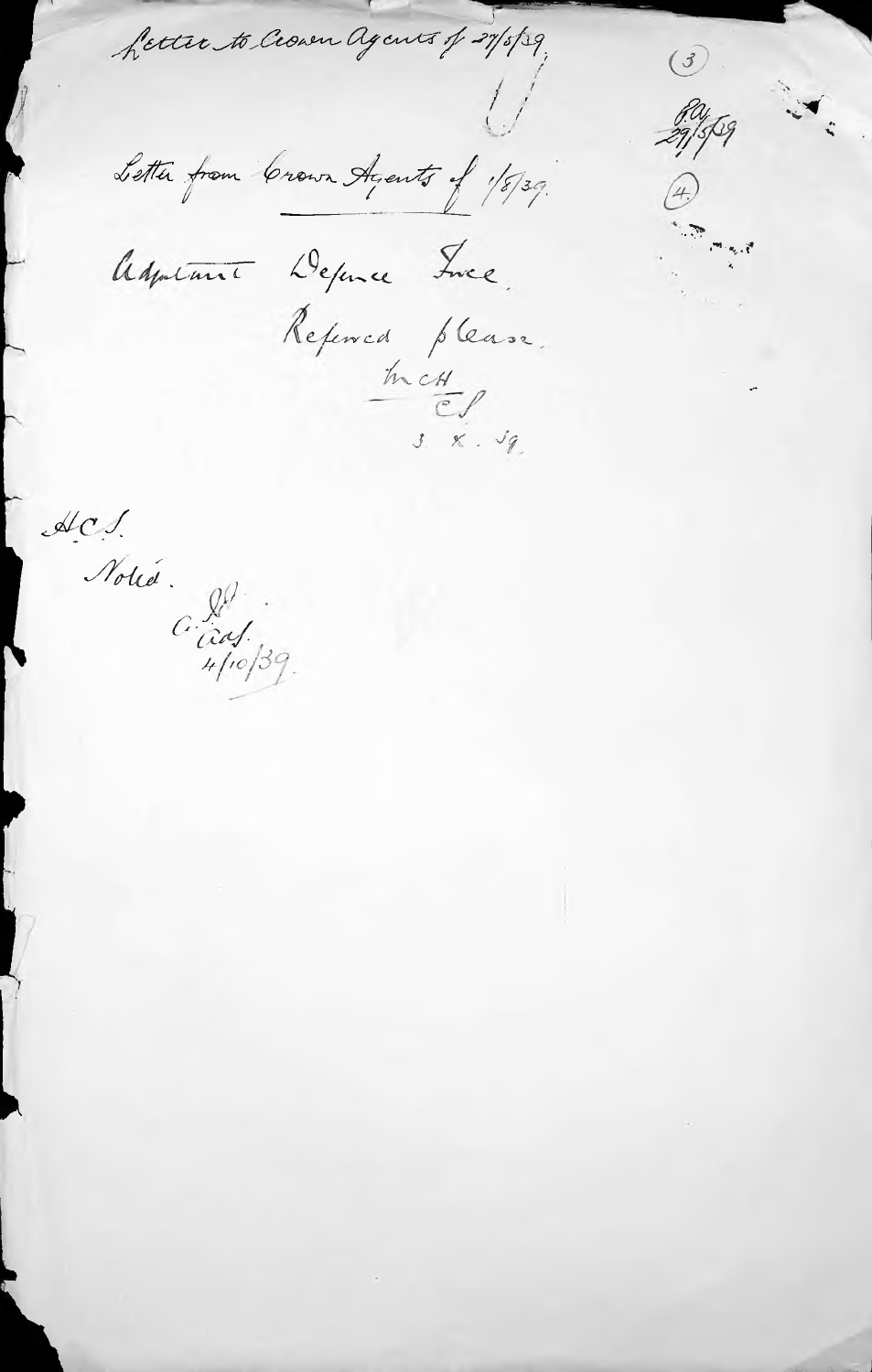*<sup>m</sup>* Headquarters

Defence Force

5th May 1930

The Hon,

The Colonial Secretary.

Stanley.

Sir

I beg to submit the following for the consideration of His Excellency the Governor;-To encourage Rifle shooting during the Winter months I suggest that <sup>a</sup> Miniature Rifle Club should be establis--hed within the Defence Force.

 $t$ -t. considerable number of members are keen on a club being started. Last winter miniature rifle shooting was very popular.and there was always <sup>a</sup> a good turn out of the Force. We have an excellent range, and artificial light is available for night shooting.

In addition to shooting practice <sup>a</sup> League could be formed and matches shot off between Platoons and Sections. The Force has already been enrolled as <sup>a</sup> unit of the Society of Miniature Rifle Clubs although fees for this year have mot yet been paid. Post-Matches with clubs in England and Scotland can easily be arranged.

To start the club I suggest that two of the latest Match rifles should be purchased the coat of which could be met from Defence Force Funds.

Private E.Mc Atasney and Private C.G. Allan bought two of the latest rifles when in England Xg last year and they are prepaired to sell them to the Club. The rifles are fitted complete with aperture sights etc. and cost £7.

Ammunition could be purchased locally

**£**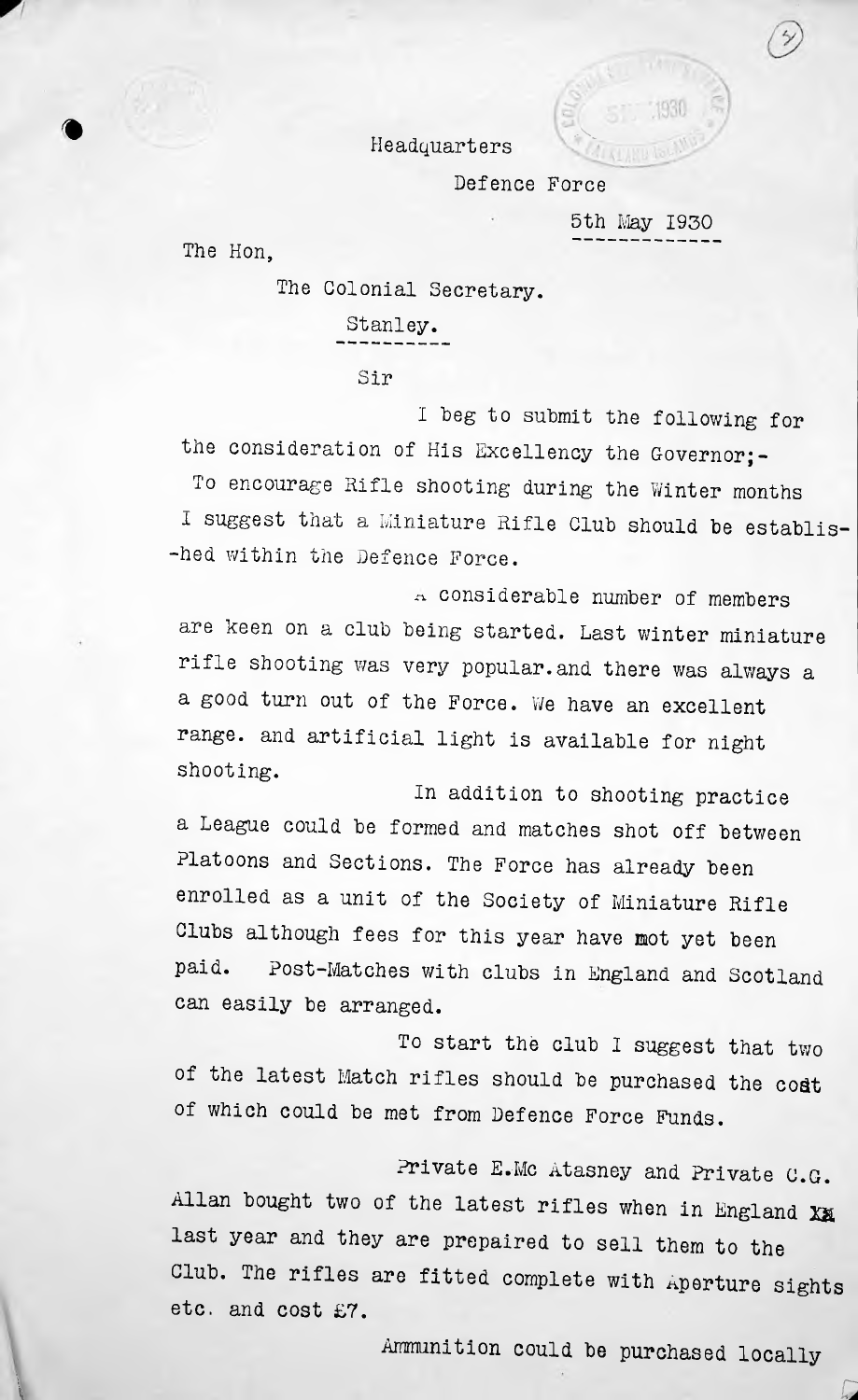this winter although I understand the Society ofMiniature Rifle Gluts give concessions to clubs. Members would pay for their ammunition, and for incidential expences etc; a small annual fee should be charged for membership.

I consider the Club would foster Espirit-de-Gorps within the force, encourage more members to take up shooting,and make good sportsmen.

> I am Sir

Yours obediently

 $\#$  mallan Lieut.

*CD*

Adjutant.F.I.D.F.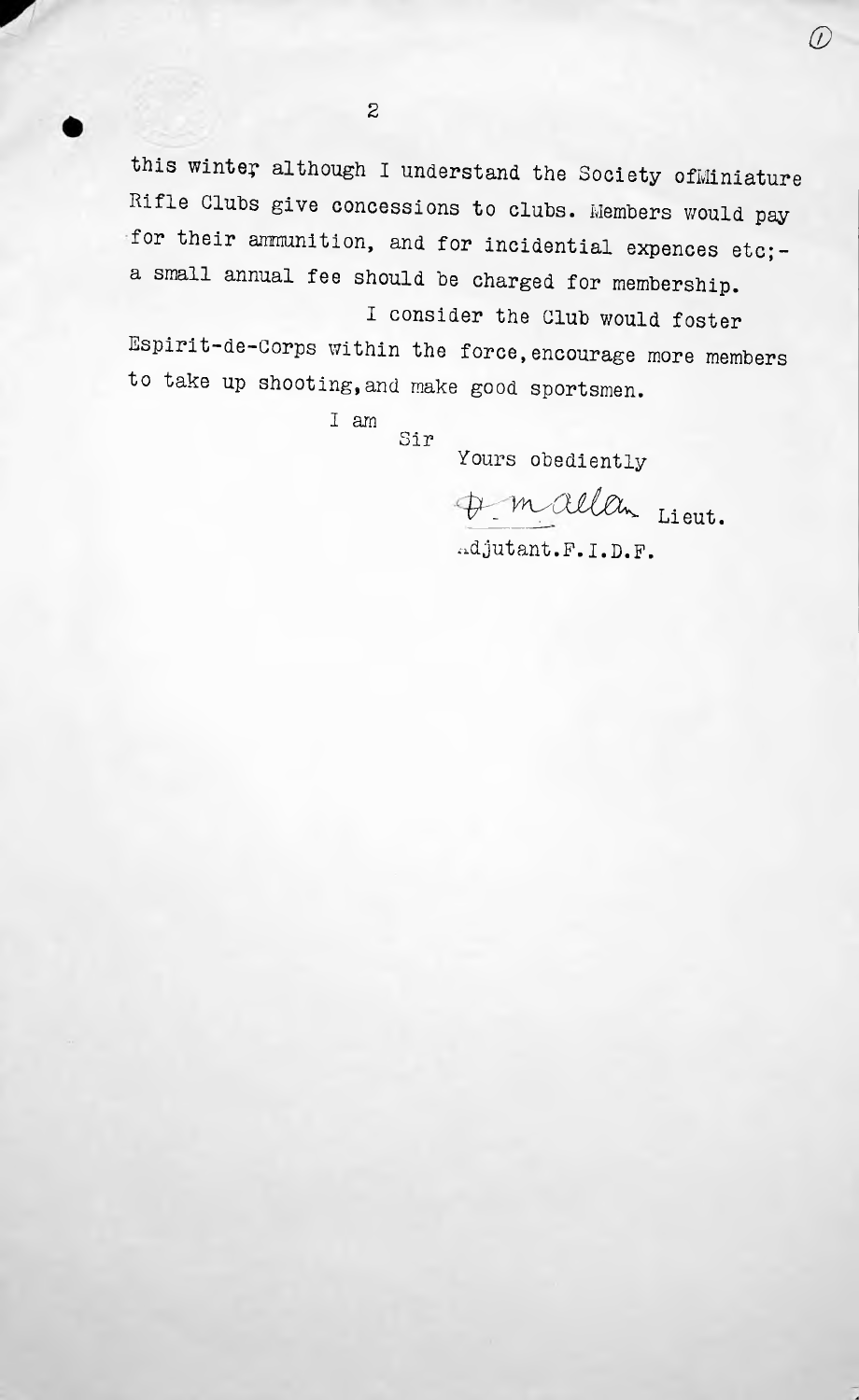217/30.

 $\bullet$  Value of  $\bullet$ 

27th Hay, 39.

## Gentlemen,

I am directed to request that you will be good enough to ascertain from Imperial Chemical Industries, Ltd., the price at which they would he prepared to supply this Government annually with  $100,000$  rounds of non-rusting - smokeless - R.F -Long Rifle Solid \*22 ammunition, inclusive of freight and other charges.

I am,

Gentlemen, Your obedient servant,

 $\iota$   $\iota$   $\iota$   $\iota$ 

TAXONA

Colonial Secretary.

*The* Crown Agents for the Colonies, h, Hillhank, Westminster, LOUDOH, S.W. 1.